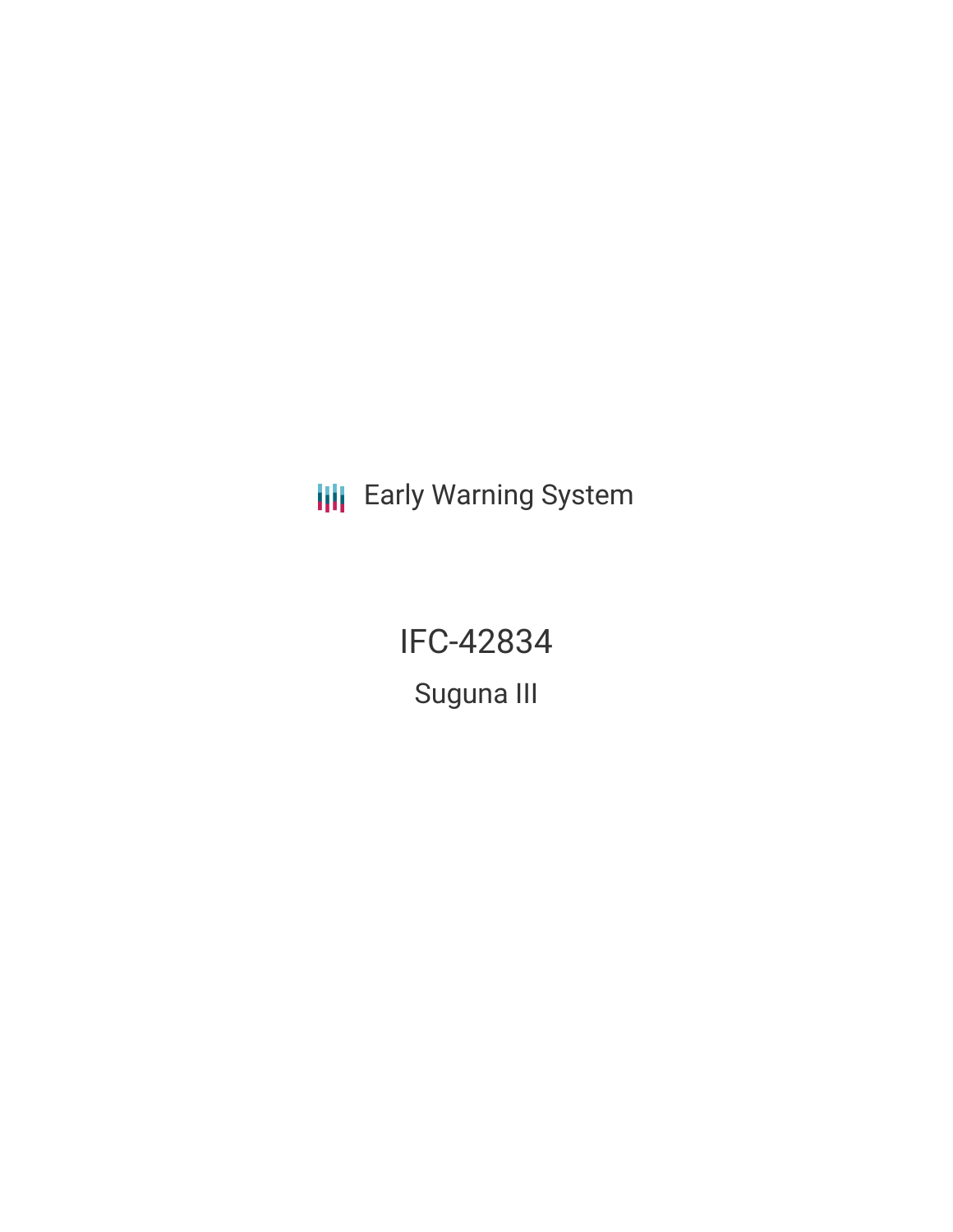## **Quick Facts**

| <b>Countries</b>               | Bangladesh, India, Kenya                |
|--------------------------------|-----------------------------------------|
| <b>Financial Institutions</b>  | International Finance Corporation (IFC) |
| <b>Status</b>                  | Approved                                |
| <b>Bank Risk Rating</b>        | B                                       |
| <b>Voting Date</b>             | 2020-03-27                              |
| <b>Borrower</b>                | SUGUNA HOLDINGS PRIVATE LIMITED         |
| <b>Sectors</b>                 | Agriculture and Forestry                |
| <b>Investment Type(s)</b>      | Loan                                    |
| <b>Investment Amount (USD)</b> | $$54.00$ million                        |
| <b>Loan Amount (USD)</b>       | $$54.00$ million                        |
| <b>Project Cost (USD)</b>      | \$67.20 million                         |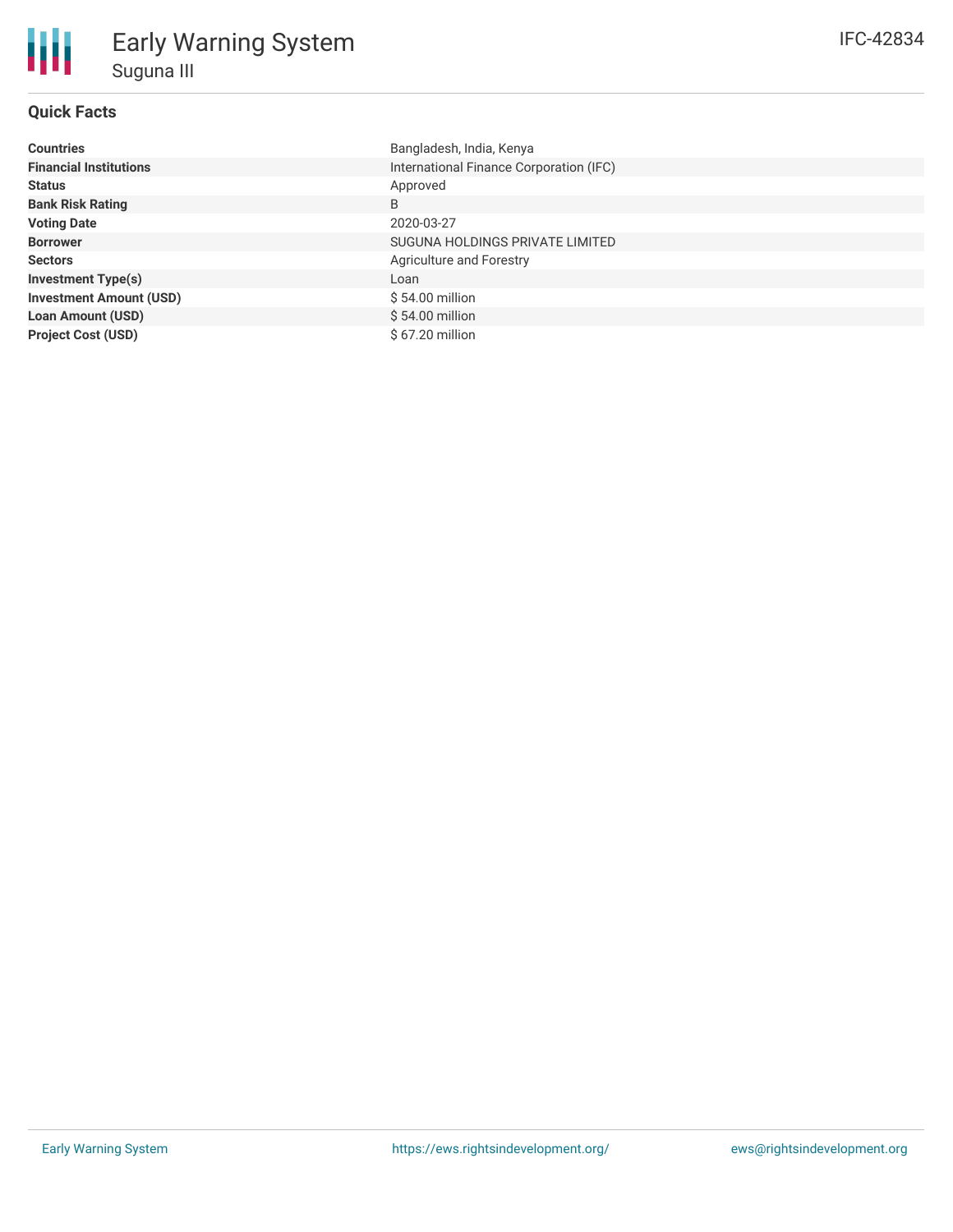# **Project Description**

According to IFC, the proposed project aims to provide investment to:

(a) Suguna Foods Private Limited (SFPL) in India for the construction of poultry infrastructure, including potentially a hatchery, processing plant, poultry environment-controlled shed, premix plant and related poultry assets and incremental working capital financing to further expand its operations in northern and eastern India (primarily in Uttar Pradesh, Assam, Punjab) as well as in some parts of Western India;

(b) Suguna Food and Feeds Bangladesh Pvt. Ltd.(SFFBL ) for construction of feed mills, breeders, and hatcheries in Bangladesh; (c) Suguna Poultry (Kenya) Limited (SPK (L)) in order to finance expansion of operations in Kenya.

SHPL headquarters is located at 1020, Avinashi Road, II floor, Above AUDI Showroom, Coimbatore 641018 India. The Project is expected to be carried out at the following locations:

SFPL:

- Suguna Foods Private Limited, Plot No 19,20 & 21, Jayamangal Industrial Area, Khurda Tahasil, Dist Khordha, Odisha 752101, India
- Suguna Foods Private Limited, Plot No. A 13 & A 14, Panagarh industrial Park, Panagarh,Dist Burdwan, West Bengal – 713148, India
- Suguna Foods Private Limited, Plot No. 201, 202, 203, 205 & 206, MK Road, Deotala Village, Gazole PS, Malda Dt, West Bengal -732124, India
- Suguna Foods Private Limited, Plot No. LR / 1355, 1356, 1363, Ratanpur, Onda, Bankura Dist West Bengal 722152, India
- Gorakhpur Industrial Development Authority, Plot No. F-6, 15 GIDA, Jidiyan, Thasil, Sahajanwa, Gorakhpur, Uttar Pradesh 273209, India

SFFBPL:

- Breeder Farm: Suguna Paitapukur Project, Bamlahal, Paitapukur, Dag RS 1101, 1123, 1125, 1127 & 1125, Post Office Chobbishnogor, 6000, Thana/Upazilla Godagari, Rajshahi, Bangladesh
- Breeder Farm: Suguna Narayanpur Project, Narayanpur, Uchadanga Narayanpur, Dag RS 394, 1119, 1120, 1122, 1123, 1124, 1125, 1126 JL: 61, Post Office Kharikulla Narayanpurrman, 6311, Thana/Upazilla Tanore, Rajshahi, Bangladesh
- Feedmill: Mirzapur, Mirzapur under 5 No. Mirzapur Union (Ward-07), Dag 371, 372, 373, 369, 378, 354, 359, 361, 360, 358, 351, 352, 353, 347, 348, 382, 384, 385, 386, 415, 381, 362, 379, 380, 383, Post Office Mirzapur, 5840, Thana/Upazilla Sherpur, Bogra, Bangladesh

SPKL:

- Breeder Land: Plot L.R. No. Kjd/Ildamat/9448, Off Namanga Road, Kajiado, Kajiado County, Kenya
- Feedmill Land: Plot L.R. No. 7240/480, Near Shell Petrol Station, Thika Garissa Road, Thika, Kiambu County, Kenya
- Interim Feedmill at Thika: NEW OSHWAL DISTRIBUTORS LIMITED, Go Down Numbers 4, 5, 6, 7, 8 and 9, On Title Number: Thika Municipality Block 13/318, Thika, Kiambu Country, Kenya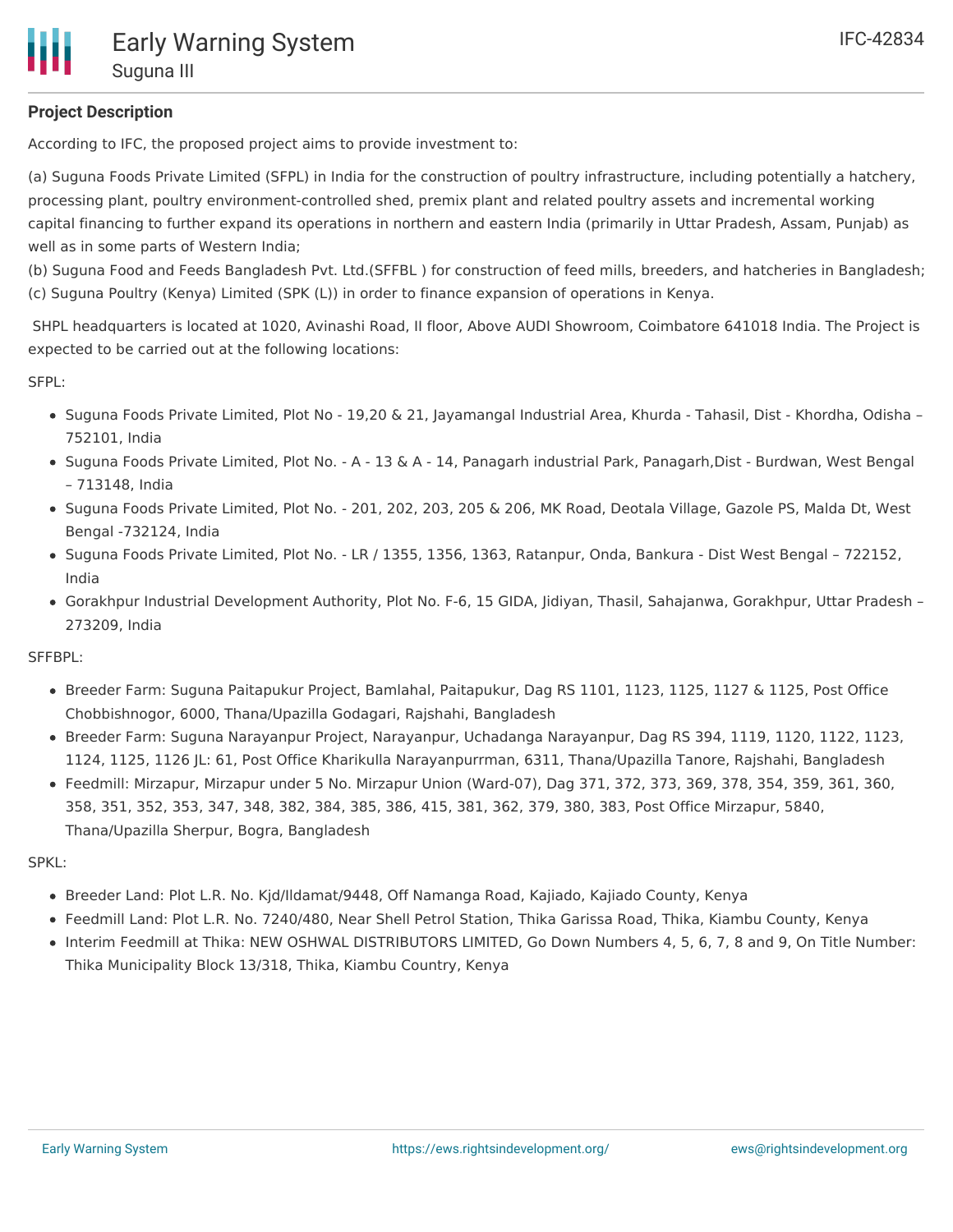### **Investment Description**

• International Finance Corporation (IFC)

The proposed investment (the "Project") includes the following:

- (a) US\$40 million to SFPL in India;
- (b) US\$10 million to SFFBL in Bangladesh; and
- (c) US\$4 million to SPKL in Kenya.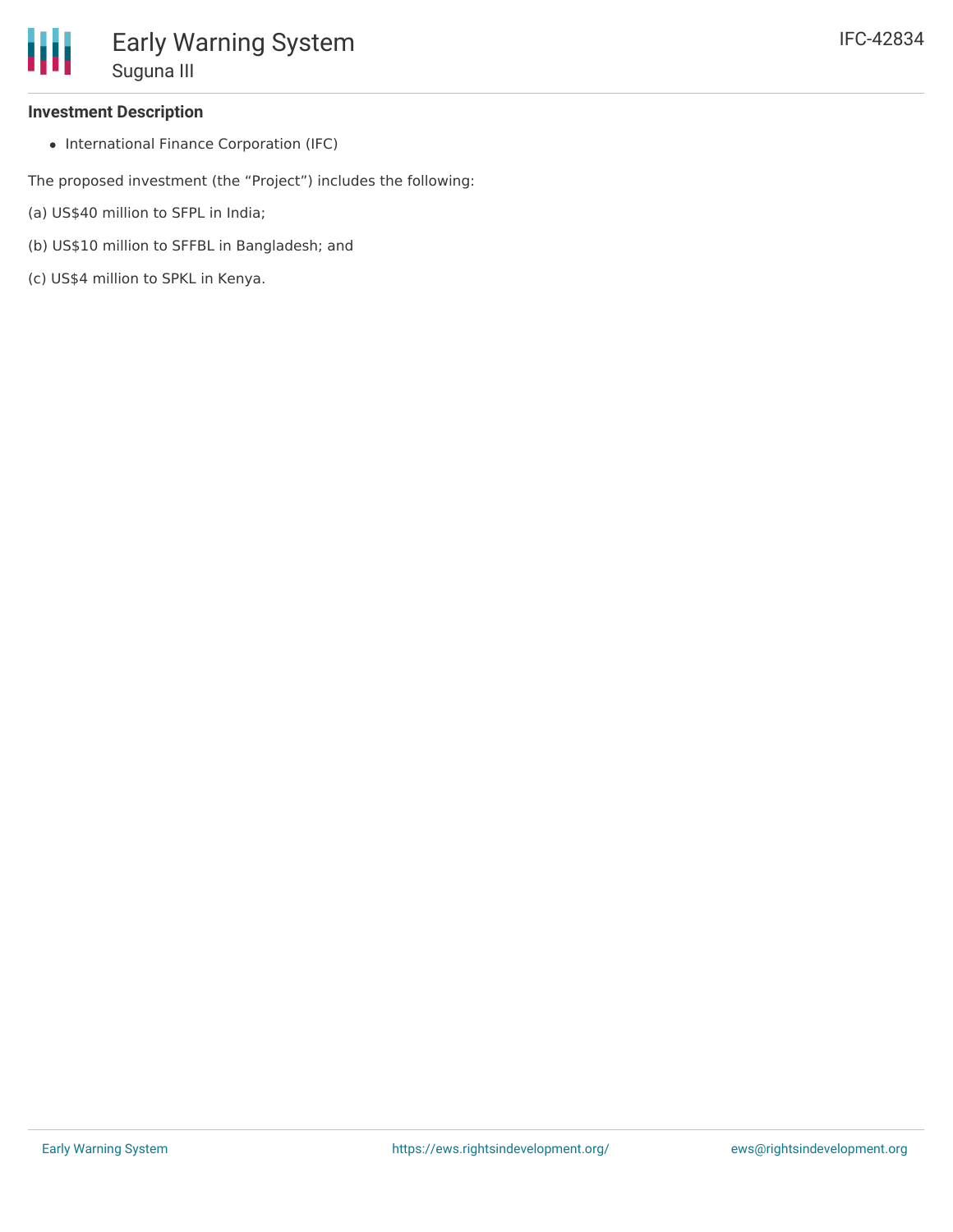# **Private Actor Relationship**

SHPL holds the following fully-owned subsidiaries:

(a) Suguna Foods Private Limited ("SFPL") (India): is the Group's flagship company and contributes to more than 90% of the Group's revenues. It is a fully integrated poultry enterprise engaged in feed mills, broiler and contract farming, hatcheries and processing plants in India and is now also involved in value-added products for the retail market (mostly chilled meat).

SFPL operates (a) 72 owned and leased hatcheries across India supporting over 35,000 farmers; (b) about 75 feed mills including India's largest feed mill with a capacity of 2,000 MT per day in Karnataka; (c) grandparent (GP) and breeder farms, some in environmentally-controlled sheds (EC sheds); (d) contract broiler farms; (e) three processing plants; and, (f) a research and development division that continuously works towards improving the feed conversion and standardization of nutritional requirements of the birds. SFPL is continuously expanding and currently has operations in 20 states in India;

(b) Globion India Private Limited (India): is an animal healthcare company, primarily engaged in the manufacturing of vaccines for poultry and industries, both for captive consumption of the Group and external sales; The company also sells healthcare products of livestock and aquatic feeds.

(c) Suguna Dairy Products Private Limited (India): incorporated in 2016 as a spin-off of SFPL's dairy business in India. It is engaged in the production and marketing of milk and curd. It leverages Suguna Foods' network of farmers in and around Coimbatore, Tamil Nadu to procure milk directly from farmers and to test for quality, complying with India's food safety regulations;

(d) Suguna Food and Feeds Bangladesh Pvt. Ltd. ("SFFBL") (Bangladesh): entered Bangladesh in 2011, by setting up a leased feed mill. It then set up breeder operations and sells farmers a package of feed and day-old chicks. SFFBL now runs 2 leased feed mills, which are operating at full capacity.

(e) Aminovit Feeds Private Limited (Sri Lanka): started its operations in 2011, engaged in the production of poultry feed premix. It procures part of its raw materials from SFPL and exports its premix products back to SFPL and other feed production companies in India; and

(f) Suguna Poultry (Kenya) Limited ("SPKL") (Kenya): established in 2016 to facilitate Suguna's entry into the African market. It is currently a feed manufacturer but now aims to invest in both a breeding facility and an owned feed mill.

## **Private Actors Description**

Established in 1984, the group of companies known as the Suguna Group consolidated under the holding company Suguna Holdings Private Limited ("SHPL" or the "Group" or "Suguna"), is now one of the leading poultry integrators in India with operations covering all areas of the poultry sector including broiler and layer farming, hatcheries, feed mills and processing plants.

The Group has operations across 20 Indian states and one union territory, and also has an overseas presence in Sri Lanka, Bangladesh, and Kenya.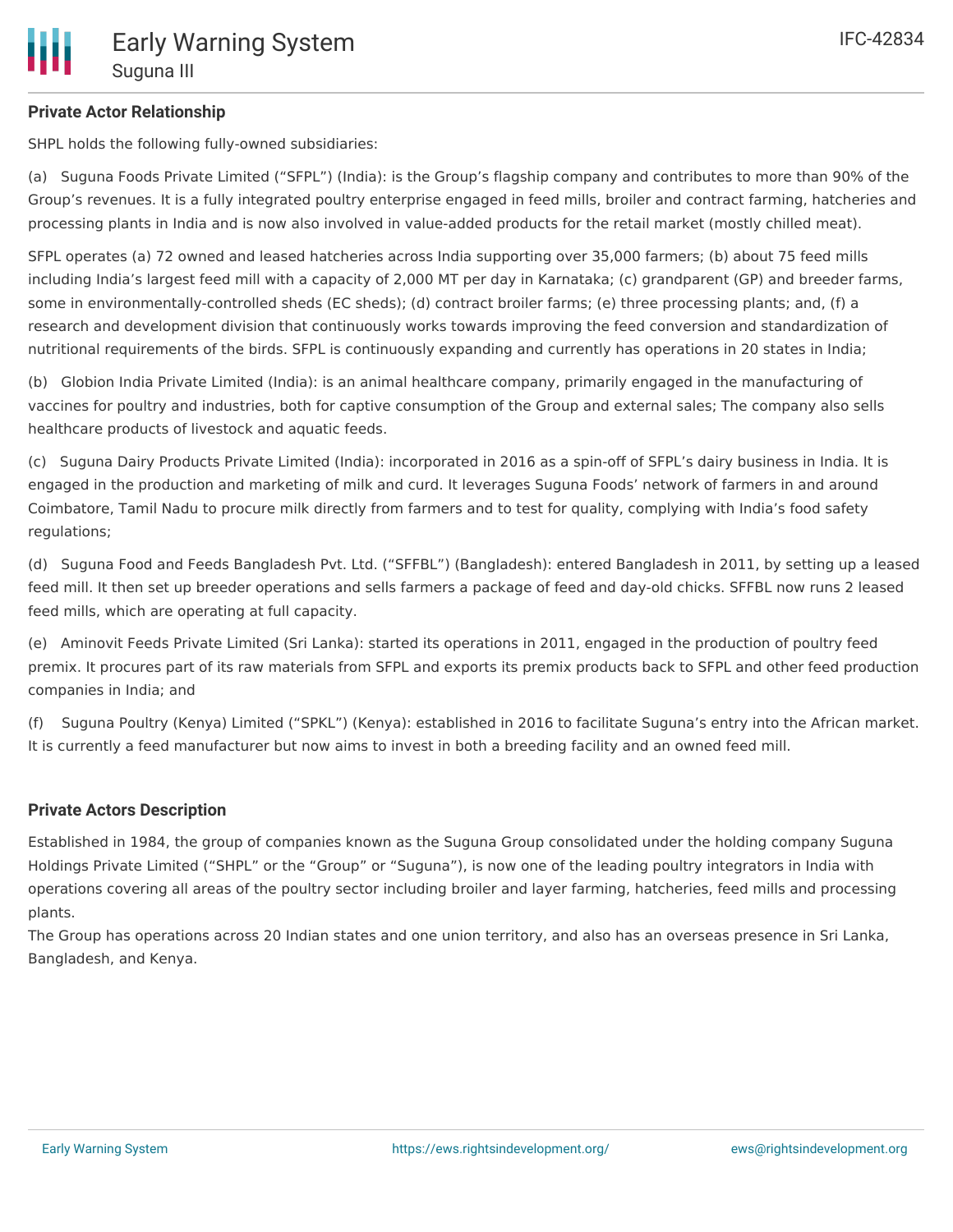

# Early Warning System Suguna III

| <b>IFC-42834</b> |
|------------------|
|------------------|

| <b>Private Actor 1</b>   | <b>Private Actor</b><br>Role | <b>Private Actor</b><br>Sector | <b>Relation</b>          | <b>Private Actor 2</b>          | <b>Private Actor</b><br>2 Role | <b>Private Actor</b><br>2 Sector |  |
|--------------------------|------------------------------|--------------------------------|--------------------------|---------------------------------|--------------------------------|----------------------------------|--|
| $\overline{\phantom{0}}$ |                              |                                | $\overline{\phantom{a}}$ | Suguna Holdings Private Limited | Client                         | $\overline{\phantom{0}}$         |  |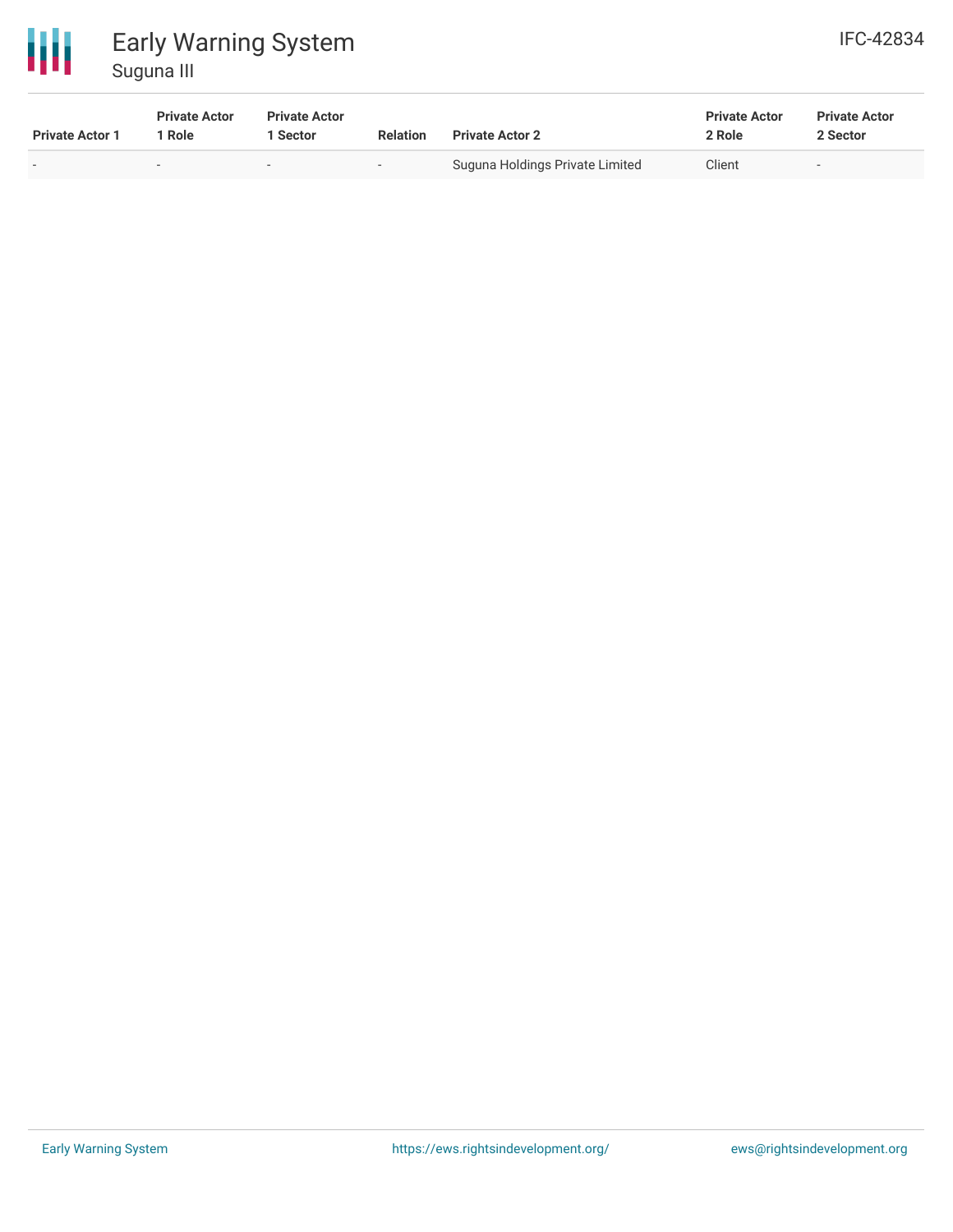

---

### **Contact Information**

### **Suguna Holdings Private Limited**

Deepak M. Row Vice President, Finance and Strategy +91-422-4346939 deepak@sugunaholdings.com 1020, Avinashi Road, II floor, Above AUDI Showroom, Coimbatore 641018 India [www.sugunaholdings.com](http://www.sugunaholdings.com)

### ACCOUNTABILITY MECHANISM OF IFC

The Compliance Advisor Ombudsman (CAO) is the independent complaint mechanism and fact-finding body for people who believe they are likely to be, or have been, adversely affected by an IFC or MIGA- financed project. If you submit a complaint to the CAO, they may assist you in resolving a dispute with the company and/or investigate to assess whether the IFC is following its own policies and procedures for preventing harm to people or the environment. If you want to submit a complaint electronically, you can email the CAO at CAO@worldbankgroup.org. You can learn more about the CAO and how to file a complaint at http://www.cao-ombudsman.org/